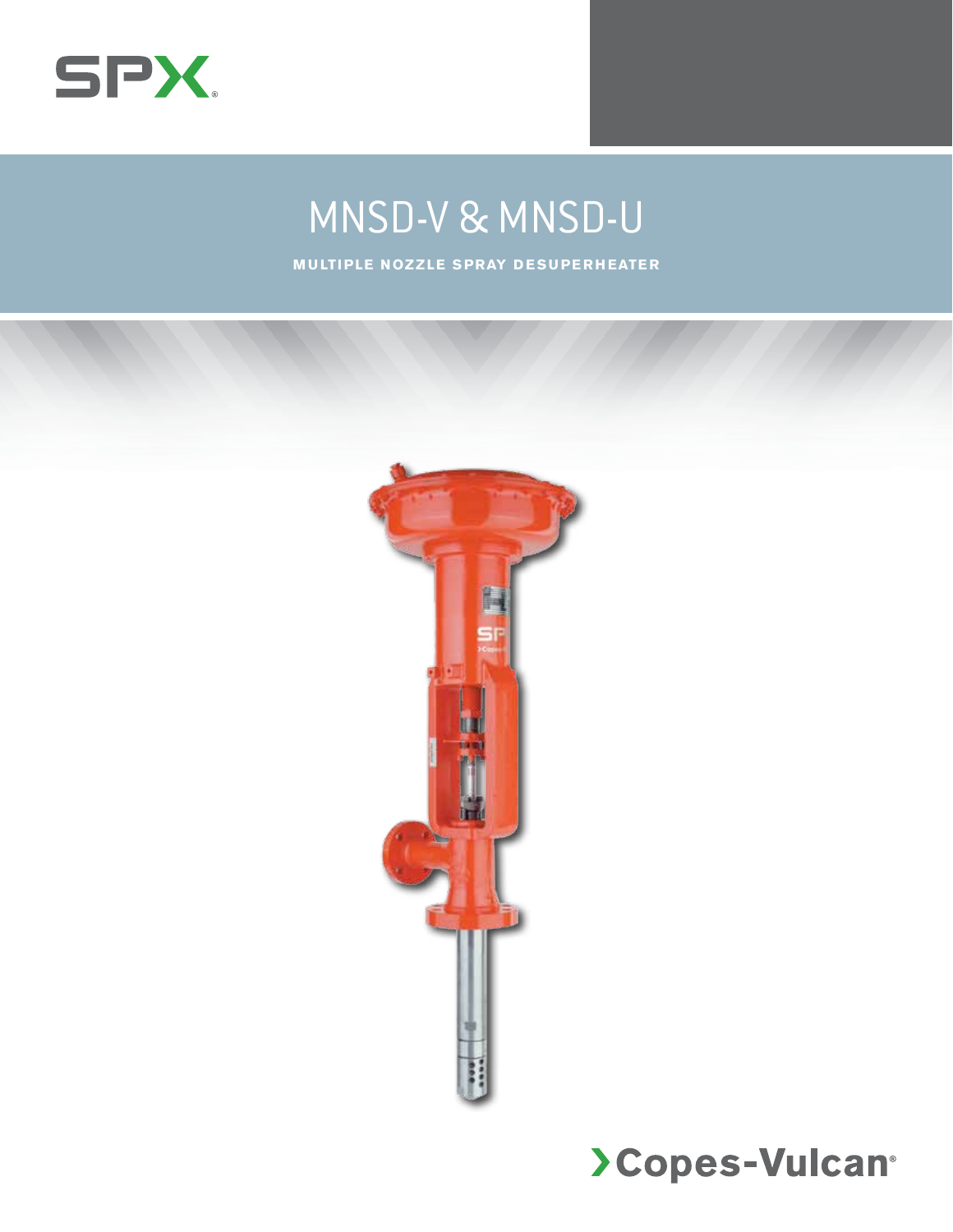Copes-Vulcan has been providing control valves and desuperheaters for the power, process and nuclear industries since 1903. SPX provides a wide range of valves for the control of pressure, temperature and flow-induced noise in all types of power plants. Products include severe service and general service control valves, variable orifice desuperheaters, Raven™, trim and steam conditioning valves and nuclear control valves, as well as custom designed specialty valves. Copes-Vulcan is recognized worldwide as a leader in valves for severe and critical service applications. Our strength lies in our ability to provide innovative valve solutions for our customers' application needs.

Finding innovative ways to help the world meet its ever growing demand for energy is a key focus for SPX. SPX provides creative solutions the serve global industrial markets in a myriad of ways. Our ideas are helping build more efficient power plants and renovate older existing facilities. SPX supplies a wide range of components – from air preheaters to filter systems for various power and energy applications.

With operations in over 35 countries, SPX has the global experience and regional presence, products and powerful ideas it takes to help our customers compete more effectively, and more efficiently deliver power to almost any part of the world.

# Multiple Nozzle Spray Desuperheater (MNSD)

## **Offer s H igh Temperature Capabilities and Low COOLANT CLASS V LEAKAGE RATING**

The Multiple Nozzle Spray Desuperheater offers optimum performance and rangeability in a variable spray tube design. The Model MNSD-V fills the performance gap between the limited capability of a simple mechanical spray type desuperheater and the virtually unlimited capability of Copes-Vulcan's Variable Orifice Desuperheater (Model VO). And, the MNSD-V offers high temperature capabilities and low class V leakage rating.

### **Features**

- Temperature control to within  $15^{\circ}F(8^{\circ}C)$  of saturation with the ability to hold set point within a tolerance of 10°F (6°C)
- • Standard maximum available Cv of 10.5 (Kv of 8.9)
- • Waterflow turndown of 150:1 or higher
- User friendly design nozzles and trim assembly can be removed without disconnecting actuator
- • No need for separate cooling water control valve
- Designed for applications with temperatures up to 1150°F (620°C)
- Available in standard classes 600, 900, 1500 and 2500 per ANSI B16.5
- Cooling water inlet pressures up to 3500 psig (24 MPag) allowable standard (higher pressures allowable per application)
- • ANSI Class V FCI 70-2 tight shutoff capability
- • Suitable for vertical or horizontal installation
- • Standard ANSI connections: 3" (80mm) raised face flange (steam) 1.5" (40mm) raised face flange (water)
- • Designed for high thermal fatigue life

Many applications require turndowns in excess of that offered by a simple mechanical spray desuperheater but do not necessarily warrant the expense or require the additional refinements offered by the Variable Orifice Desuperheater. Many of these intermediate duties can be met with a steam atomizing type desuperheater (SA-35), but atomizing steam is often not available, or the additional installation and operational expense is not economically justified. The Multiple Nozzle Spray Desuperheater has been designed for these applications.

The MNSD-V Desuperheater automatically controls the cooling water flow with the ability to modulate and shutoff. A separate cooling water control valve is not required as the unit itself controls variations in required coolant flow. Unlike competitive models that can only operate with relatively low water inlet pressures, the MNSD-V can be supplied to accept cooling water inlet pressures to 3500 psig (24 MPag).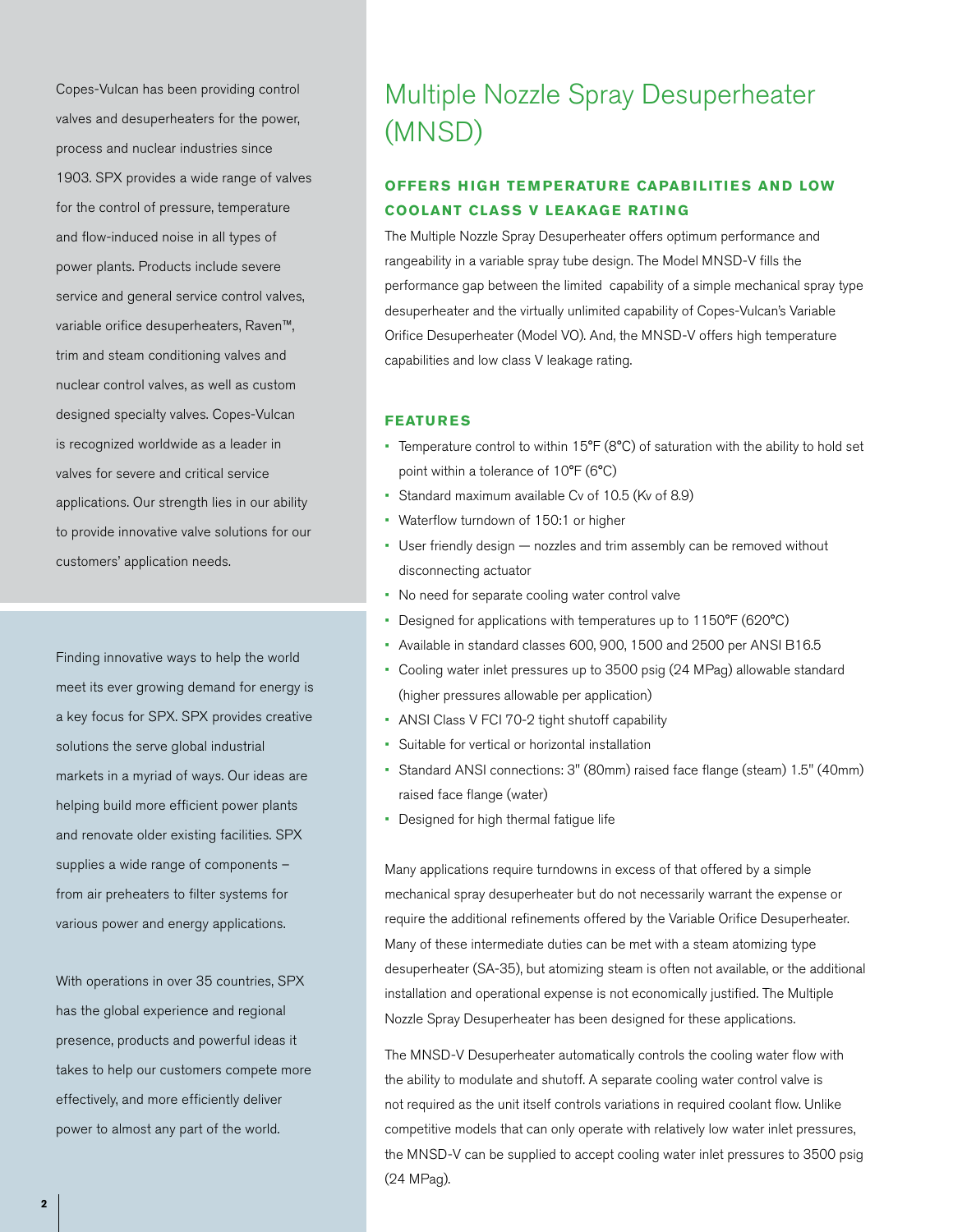

### **DESIGN AND PRINCIPLE OF OPERATION**

The MNSD-V consists essentially of a cage-guided plug situated within the nozzle tube just behind the discharge nozzles.

The nozzle tube assembly fits up into the bore of the mounting flange and is locked in place with a threaded ring. This junction enables the cooling water inlet connection to orient in any direction relative to the position of the discharge nozzle spray at time of assembly.\* Field alteration of this orientation is also quite easy.

The MNSD-V Desuperheater head offers a means of mounting the unit to a companion flange on the main header. It also provides an inlet connection for the cooling water, a gland assembly for stem sealing and a mounting arrangement for the dependable Copes-Vulcan Model 700 Diaphragm Actuator.



<sup>Closed</sup> Open<br>\*Standard orientation is cooling water inlet directly opposite spray outlet.

# Typical product applications

**Power**



**Chemical**

**Refineries**



**Pulp & Paper**



#### **D ischarge Nozzles**

The multiple nozzle arrangement located near the end of the nozzle tube is composed of up to 22 uniquely designed discharge nozzles arranged in an overlapping manner to offer an extremely smooth flow characteristic. The quantity, individual sizes, and placement of the discharge nozzles are selected for each application to optimize capacity, maximize controllability and rangeability.

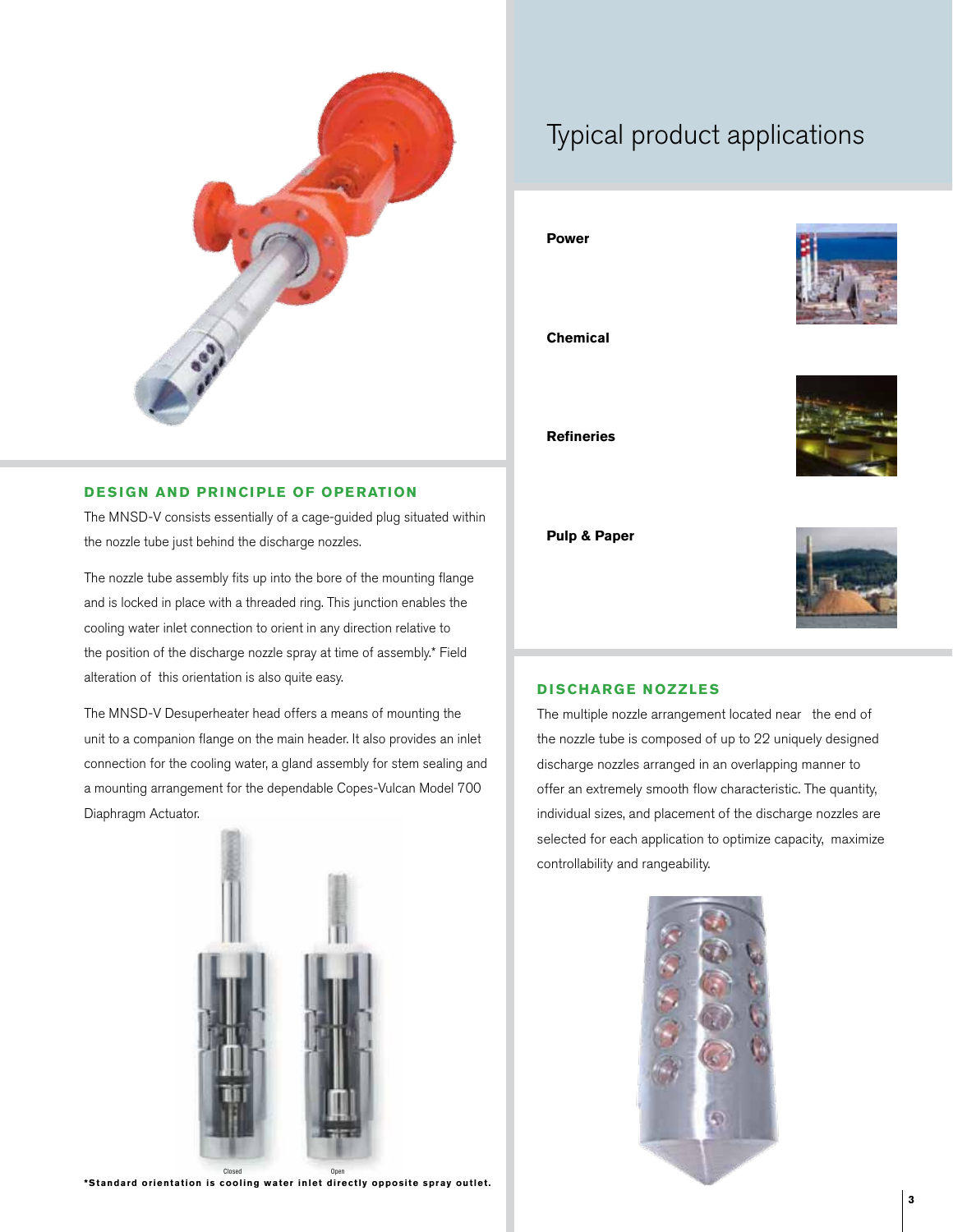### **Cooli ng Water**

The cooling water is admitted to the nozzle tube assembly through the branch in the mounting head.

It reaches the lower portion of the nozzle tube assembly as the plug exposes the nozzles. With the plug seated, no cooling water can reach the discharge nozzles.

As the plug is extended by the actuator under the signals of the temperature control loop, cooling water is throttled at each exposed nozzle through flow charaterization slots located just prior to the discharge nozzles.



### **OPTIMUM DESUPERHEATER EFFICIENCY**

The cooling water then passes through specially designed swirl discharge nozzles. Most of the energy available from the differential pressure between the cooling medium and the main header is expended while expanded through the nozzles which intensifies mechanical atomization. The resulting soft, misty spray has a very low exit velocity. This promotes rapid absorption and optimum desuperheater efficiency, even at very low flow rates.

The spray from the first discharge nozzle, and typically the smallest, is quickly dispersed within an average of 3' (1m) from the point of discharge. As the plug continues to modulate open, a swirling interaction of the various discharge nozzle sprays maintains a narrow cone shaped pattern. This keeps the water droplets in the center of the header where the line turbulence is the greatest allowing for faster, more complete absorption of the cooling medium.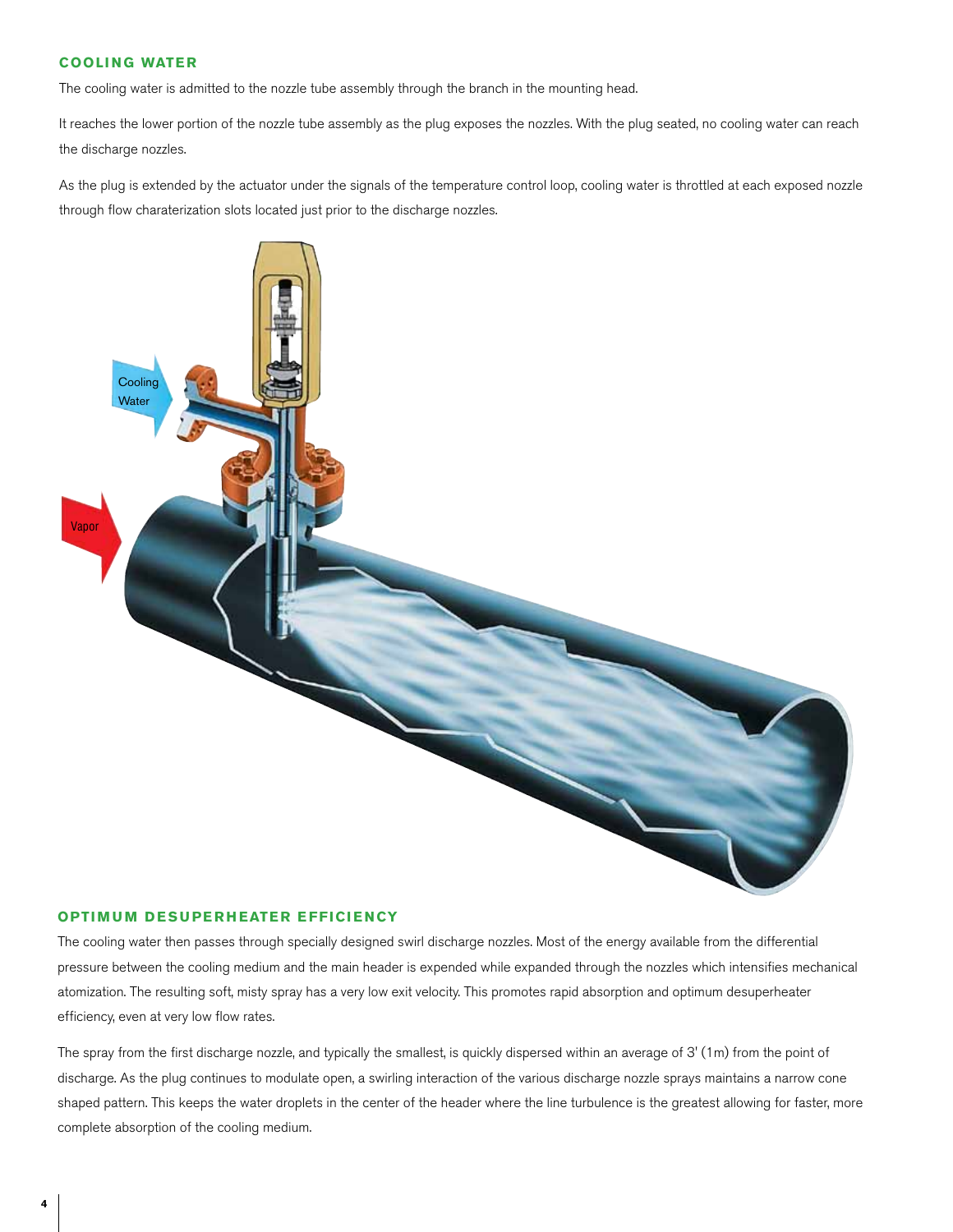# Materials of Construction

### **Sizi ng Selection**

The MNSD-V/MNSD-U and all Copes-Vulcan desuperheaters can be sized by Copes-Vulcan or an authorized sales representative using SmartSize computer sizing program to assure correct application.

| <b>ITEM</b>                                          | <b>MATERIAL</b>                             |  |  |  |
|------------------------------------------------------|---------------------------------------------|--|--|--|
|                                                      | ASTM A217, Grade WC6                        |  |  |  |
|                                                      | ASTM A217, Grade WC9                        |  |  |  |
| <b>BODY CASTING</b>                                  | ASTM A217, Grade C12A                       |  |  |  |
|                                                      | ASTM A351, Grade CF8M                       |  |  |  |
| <b>CAGE &amp; TORQUE RING</b>                        | ASTM A565, Grade 616, Type 422,<br>Hardened |  |  |  |
| <b>EXTENSION LEG</b>                                 | ASTM A182, Grade F22                        |  |  |  |
|                                                      | ASTM A565, Grade 616, Type 422,<br>Hardened |  |  |  |
| RETAINING RING:<br>(FOR SPRAY TUBE<br>ASSEMBLY)      | ASTM A479, Type 410, Hardened               |  |  |  |
| PLUG                                                 | ASTM A565, Grade 616, Type 422,<br>Hardened |  |  |  |
| ORIFICE DISC                                         | ASTM A276, Type 420, Hardened               |  |  |  |
| <b>SWIRL DISC</b>                                    | 300 Series Stainless Steel                  |  |  |  |
| <b>SPACER</b>                                        | ASTM A479, Type 304                         |  |  |  |
| <b>SEAL RINGS</b>                                    | Nitronic 60                                 |  |  |  |
| ROLL PIN                                             | 400 Series Stainless Steel                  |  |  |  |
| SEAL<br>(BODY/EXTENSION LEG)<br>(CAGE/EXTENSION LEG) | Graphite with 316 SS                        |  |  |  |
| SEAT                                                 | UNS R3006 Stellite 6                        |  |  |  |
| STEM                                                 | ASTM A276, Type 316, Cond. B                |  |  |  |

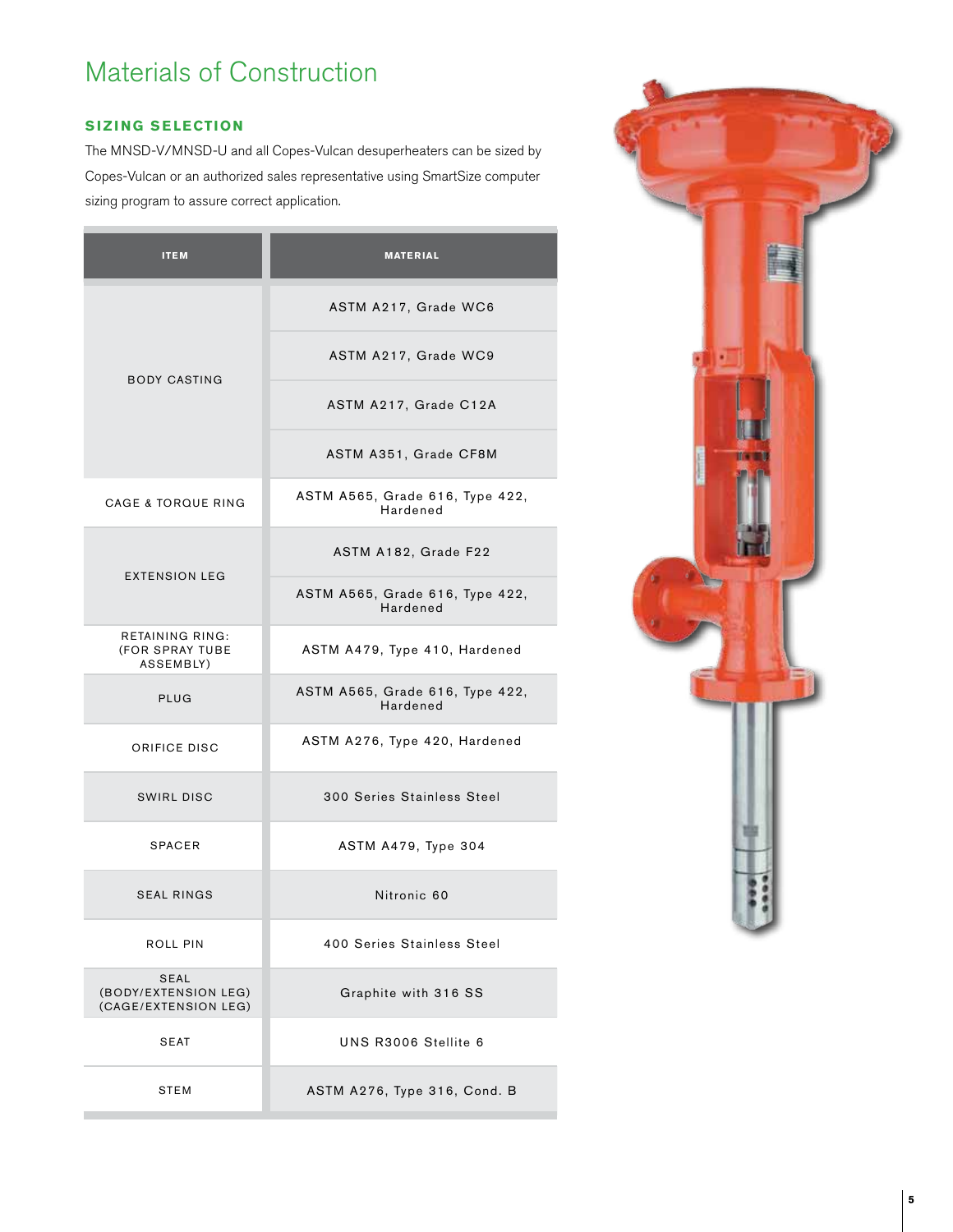### **Installation R ecommendations**

For optimum control and performance, apply the following guidelines:

- If the difference between the cooling medium and the header vapor temperature is greater than 450˚F (250˚C), and if the main header wall thickness is greater than .5" (12mm), a thermal liner is recommended.
- For applications where unfiltered cooling medium is used, a 30 mesh strainer is recommended for installation upstream of the cooling medium inlet.

### **TYPICAL INFORMATION REQUIRED TO SIZE:**

- Process steam flow rates
- Process steam pressure
- • Process steam temperature (superheated)
- • Desired process steam temperature (desuperheated)
- • Available cooling water pressure
- • Available cooling water temperature
- • Process steam line size and schedule



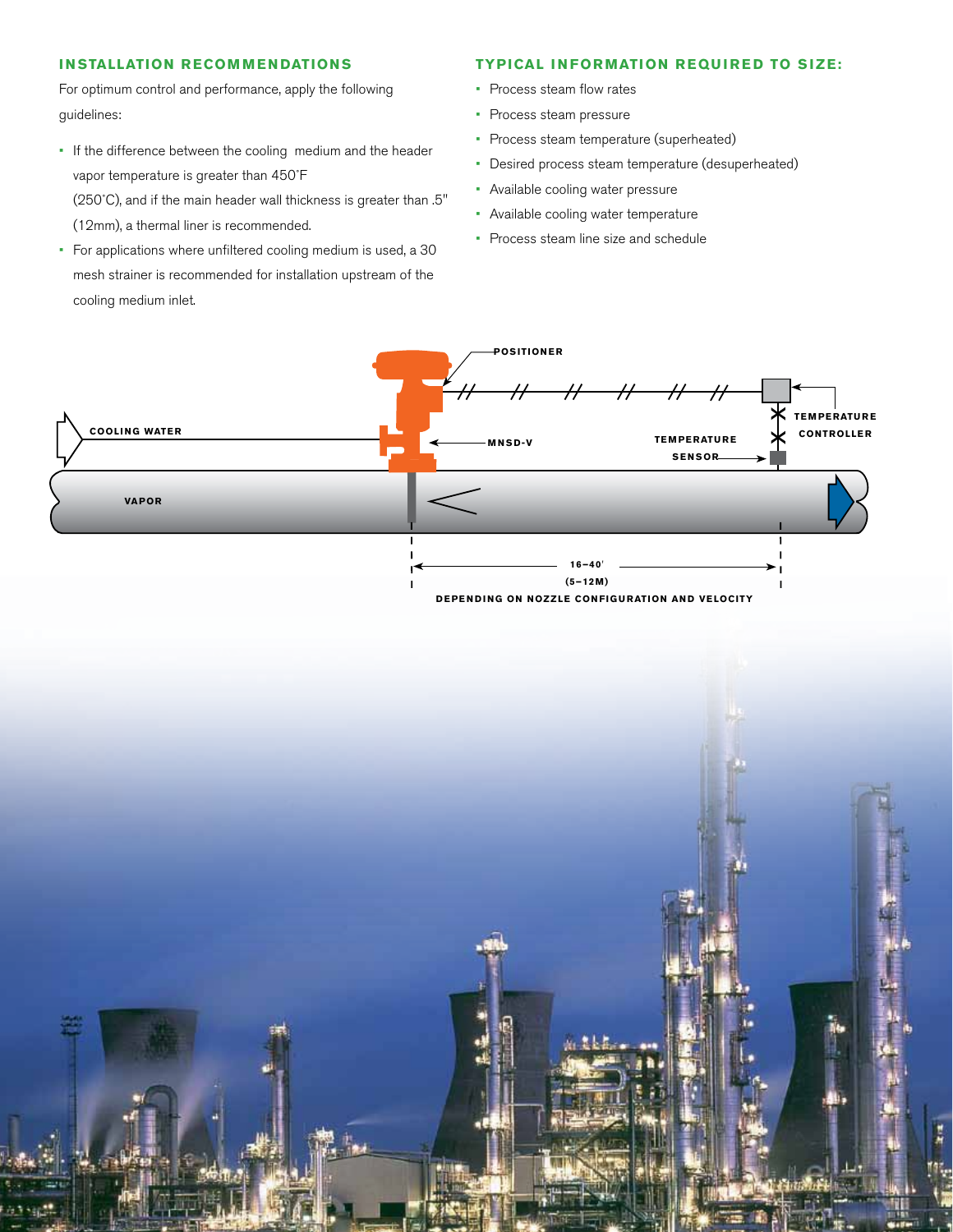# **Dimensions**

REVERSE ACTING (SPRING-TO-OPEN) DIRECT ACTING (SPRING-TO-CLOSE)



# 3" (80MM) MODEL 700 CLASS 150 THROUGH 1500

| ACTUATOR    | <b>DIMENSIONS</b> |              |       |     |     |       |       |                 |
|-------------|-------------------|--------------|-------|-----|-----|-------|-------|-----------------|
| <b>SIZE</b> | в                 | $\mathsf{C}$ | D     | п   | F   | G     | н     | <b>J FLANGE</b> |
| 160         | 39.91             | 31.31        | 18.00 | 6   | 9   | 39.31 | 32.38 | 1.5             |
|             | 998.5             | 795          | 457   | 152 | 229 | 998   | 822   | 40              |
| 160L        | 40.37             | 39.75        | 18.00 | 6   | 9   | 47.75 | 40.81 | 1.5             |
|             | 1025.4            | 1010         | 457   | 152 | 229 | 1213  | 1037  | 40              |

para a n n n n n n n

### **3" (80MM) MODEL 700 CLASS 2500**

| <b>ACTUATOR</b><br><b>SIZE</b> | <b>DIMENSIONS</b> |              |       |                          |     |              |       |                 |
|--------------------------------|-------------------|--------------|-------|--------------------------|-----|--------------|-------|-----------------|
|                                | в                 | $\mathbf{C}$ | D     | п                        | F   | $\mathbf{G}$ | н     | <b>J FLANGE</b> |
| 160                            | 40.31             | 31.31        | 18.00 | 7                        | 9.5 | 41.37        | 32.38 | 1.5             |
|                                | 10245             | 795          | 457   | 178                      | 241 | 1051         | 822   | 40              |
| 160L                           | 41.37             | 39.75        | 18.00 | $\overline{\phantom{a}}$ | 9.5 | 49.81        | 40.81 | 1.5             |
|                                | 1051              | 1010         | 457   | 178                      | 241 | 1265         | 1037  | 40              |



# **3" (80mm) MOUNTING FLAGE SIZE**

e.

| <b>MAIN HEADER</b><br><b>SIZE</b> | $\overline{A}$ |
|-----------------------------------|----------------|
| 6"                                | 12.06          |
| (150mm)                           | 306            |
| $\mathbf{R}$ "                    | 13.06          |
| (200mm)                           | 332            |
| 10"                               | 14.12          |
| (250mm)                           | 358            |
| 12"                               | 15.12          |
| (300mm)                           | 384            |
| 14"                               | 15.75          |
| (350mm)                           | 400            |
| 16"                               | 16.75          |
| (400mm)                           | 425.4          |
| 18"                               | 17.5           |
| (450mm)                           | 451            |
| 20"                               | 18.75          |
| (500mm)                           | 477            |
| 22"                               | 19.75          |
| (550mm)                           | 502            |
| 24"                               | 20.75          |
| (600mm)                           | 527            |
| 30"                               | 23.63          |
| (750mm)                           | 600            |